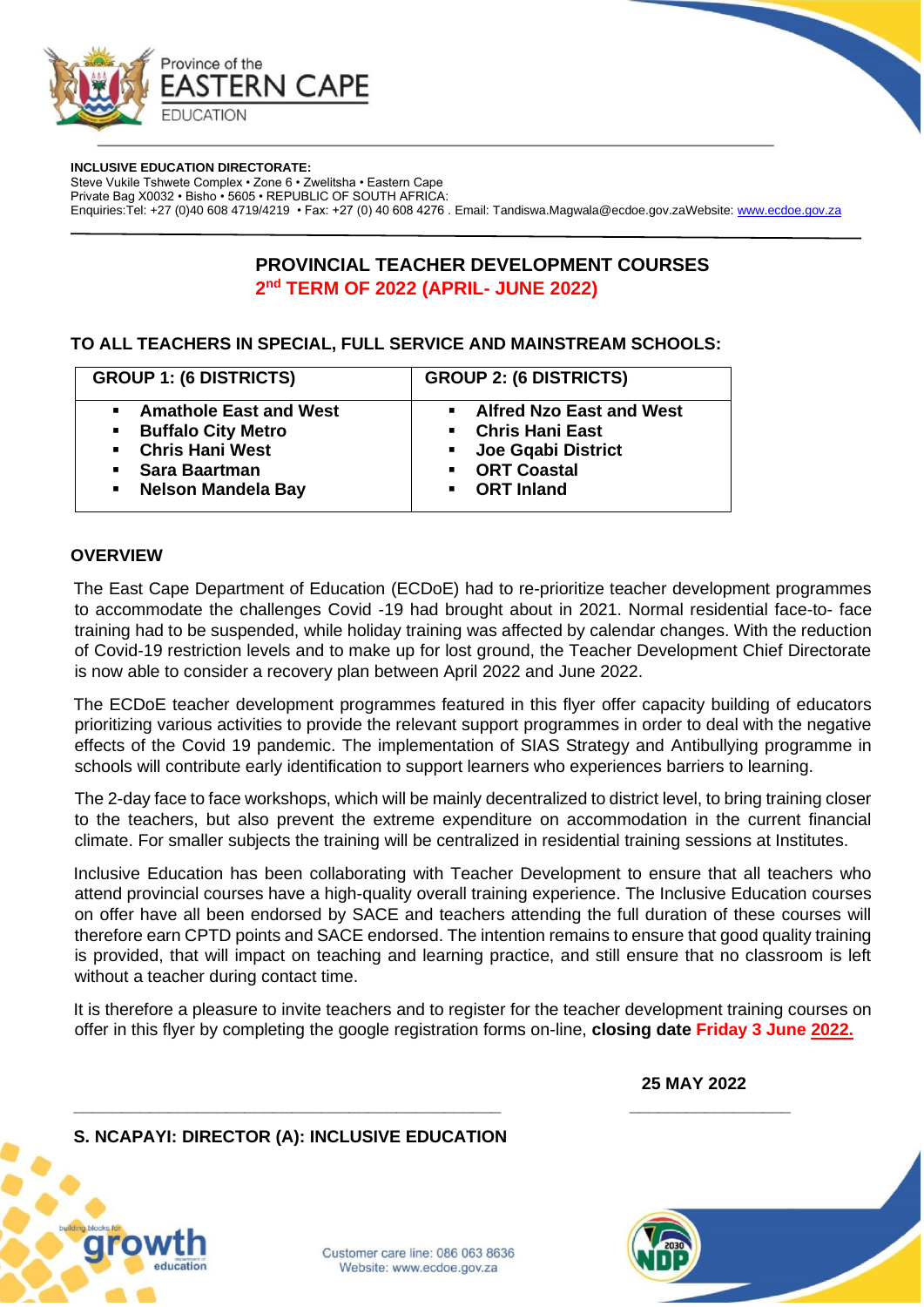

## **FREQUENTLY ASKED QUESTIONS**

**What is the nature and focus of the courses?** All courses published in the *2022 Prospectus* will take the form of 2-day courses addressing key teaching content and strategies specific to each subject listed. Weekday courses will be presented during 8- hour sessions from 8:00 till 16:00 daily for 2 days.

**Will trainees be assessed?** Yes – trainees will be assessed in a pre- and post-test related directly to the content of /the course to ascertain the impact of the training on their subject knowledge.

**Who should attend?** Inclusive Education Officials / Subject Advisors / Heads of Department / Teachers responsible for the specific grade/ phase and subject being targeted from Special, Full Service Schools and Public Ordinary Schools.

**How many can attend?** A group of 60 trainees per course listed in this flyer, but can be increased if training takes place in CMC's.

**Where is the training taking place?** All training will take place at district level. Where a course for a low enrolment subject, e.g. Technical subjects, is on offer the course will be conducted at 1-2 centralized venues, i.e. other Institutes, in the province.

**When are the courses taking place?** The dates and times are indicated in this flyer as part of the recovery plan.

**Will accommodation be provided?** Accommodation will only be provided to trainees of smaller subjects who are hosted at central venues. Most training courses will be presented in CMC's.

**Will transport be provided?** Districts are responsible for transporting teachers to and from residential trainings at the start and the end of the five days. A shuttle will be available to transport teachers making use of accommodation between the training venue and place of accommodation for the 2 days. For trainings in districts, trainees will take responsibility for their own transport.

**How do I register?** Use the unique link provided for each course to access the online registration form via the Internet or speak to your DTDC managers / District eLearning Facilitator / Subject Advisors in the district to assist you. Register **on or before the closing date** of **Friday 03 Jnue 2022** for the course you wish to attend. You will receive confirmation from the Institute offering the training course that you have been accepted to attend.

# **2022 TEACHER DEVELOPMENT COURSE TRAINING SCHEDULE**

## **Weekday Training Week 2: 07 – 08 JUNE 2022 (08:00 – 16:00)**

| <b>SUBJECT</b>                                             | <b>FOCUS</b>                                                                | <b>TARGET</b>                                    | <b>VENUE</b>                       | <b>REGISTRATION</b><br><b>LINK</b> |  |
|------------------------------------------------------------|-----------------------------------------------------------------------------|--------------------------------------------------|------------------------------------|------------------------------------|--|
| <b>Inclusive</b><br>Education -<br><b>SIAS Policy</b>      | Anti - Bullying and Child<br>Abuse Protocols as part<br>of the SIAS Process | <b>INTERSEN</b><br>Educators -<br><b>SMTs</b>    | <b>MMELI - EL</b>                  | http://bitly.ws/rJpY               |  |
| Weekday Training Week 3: 14 - 15 JUNE 2022 (08:00 - 16:00) |                                                                             |                                                  |                                    |                                    |  |
| <b>Inclusive</b><br>Education $-$<br><b>SIAS Policy</b>    | Anti - Bullying and Child<br>Abuse Protocols as part of<br>the SIAS Process | <b>District</b><br>Officials $-$<br><b>DBSTs</b> | <b>TRINSET -</b><br><b>Mthatha</b> | http://bitly.ws/rJov               |  |
|                                                            |                                                                             |                                                  |                                    |                                    |  |